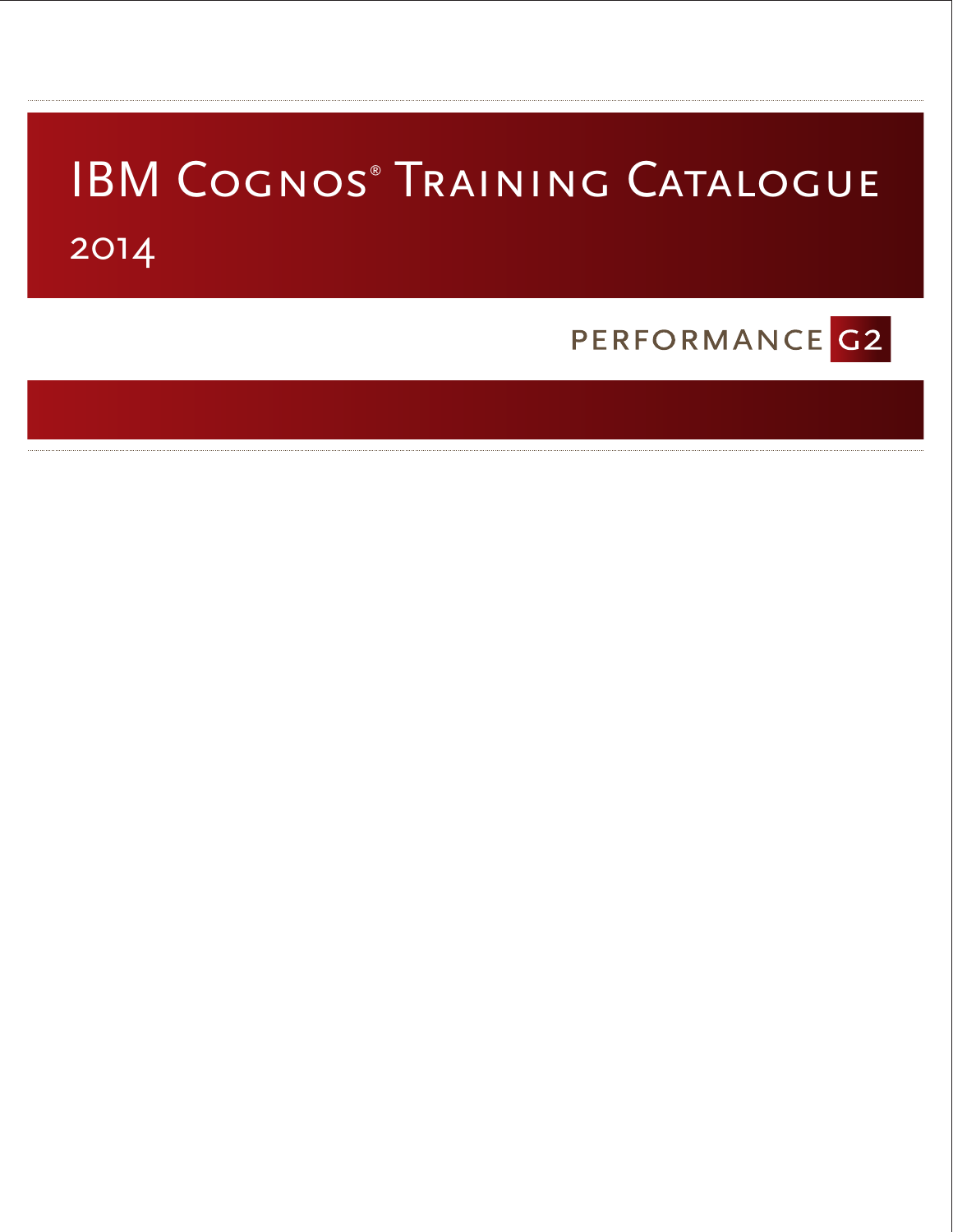# Table of Contents

#### **INTRODUCTION**

### **DEVELOPER COURSES**

#### **POWER USER COURSES**

#### **CONSUMER AND BUSINESS AUTHOR COURSES**

#### **UPGRADE AND MIGRATION COURSES**

|--|--|--|

#### **SYSTEM ADMINISTRATION COURSES**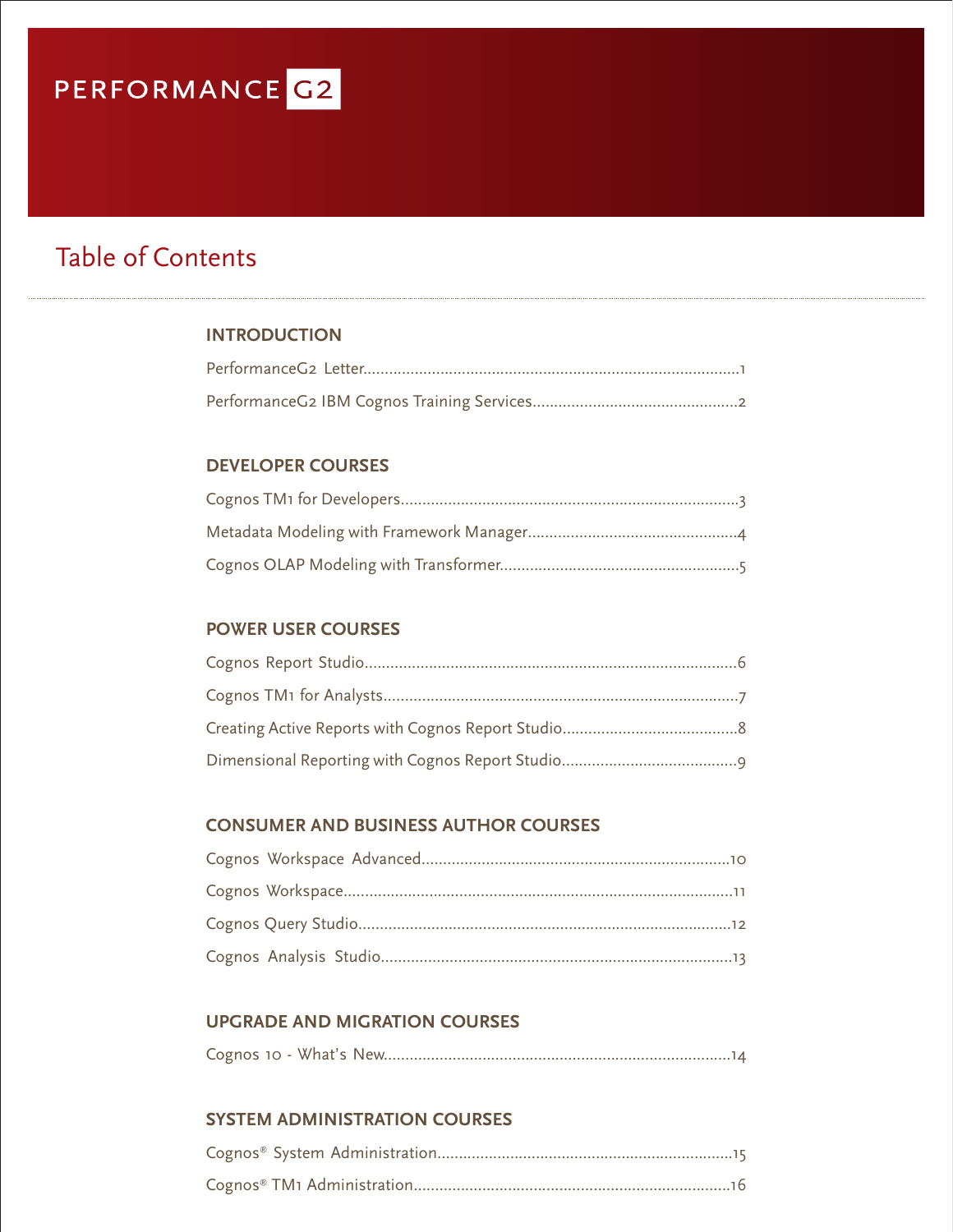Dear Valued Customer,

Thank you for choosing PerformanceG2 for your training needs.

I am excited to announce the new PerformanceG2 course offerings for 2014. In addition to our highly successful Cognos 10 courses, we are introducing ALL NEW Advanced Cognos 10 courses, and extended ONLINE Cognos Training offerings.

We believe in making our clients successful through self-sufficiency, knowledge transfer and intelligent performance. We do this by offering real-world curriculums for administrators, analysts and business users- allowing you to achieve breakthrough performance all while maximizing your Cognos investment. Our goal is to effectively teach the power of Cognos, so you can achieve ultimate performance and success.

Best Regards,

Akac

Kirk Wiseman PerformanceG2, Inc. President



Corporate Headquarters 8528 Davis Blvd., #134-371 North Richland Hills, TX 76182 **P** (877) PG2-4CPM **F** (281) 715-5633 **E** training@performanceg2.com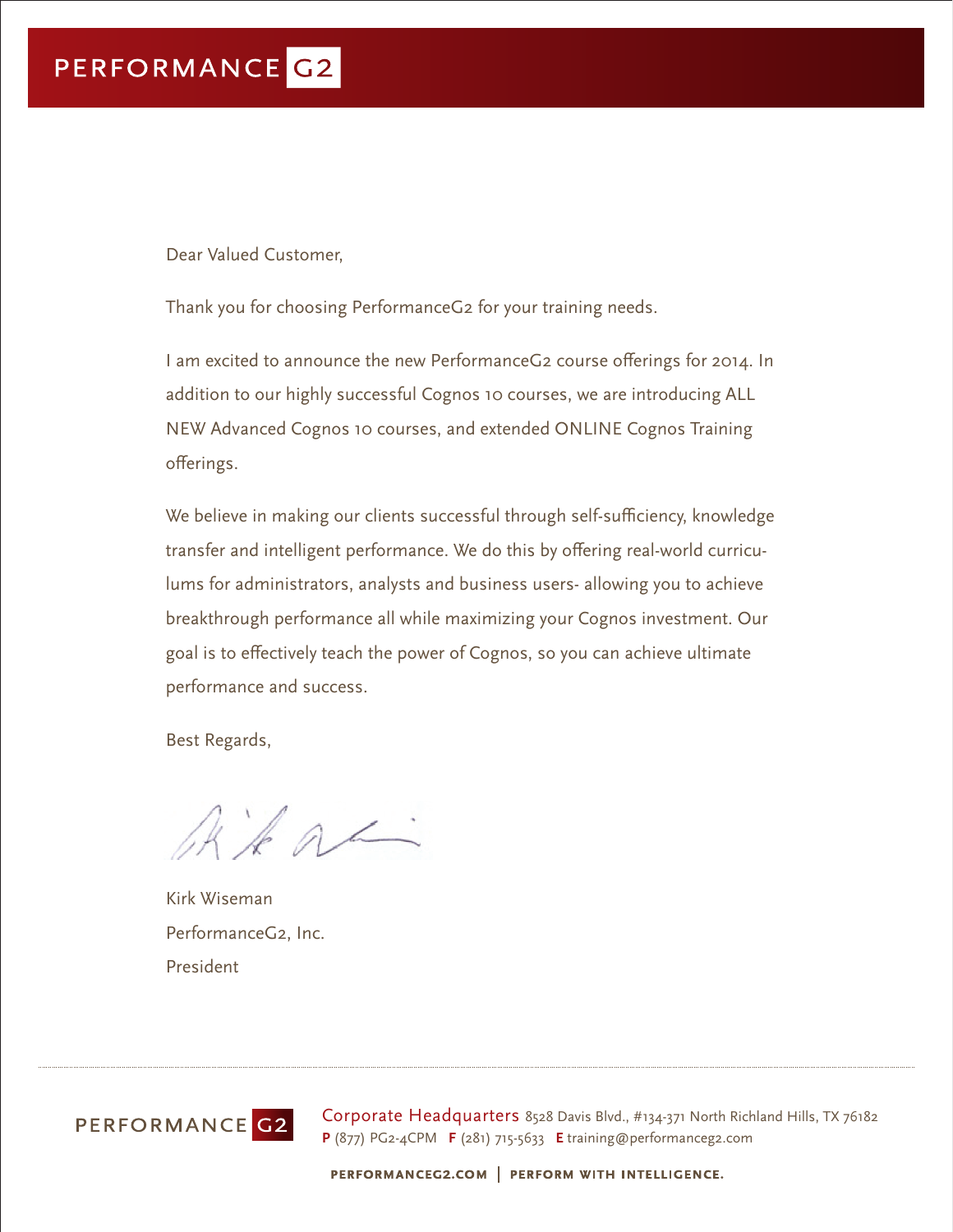## PerformanceG2 IBM Cognos® Training Services

PerformanceG2 training experts ensure success by transferring skills and knowledge from years of consulting experience into every stage of training implementation. Our expert training instructors provide complete training for all levels of staff - from first time users to administrators.

#### Our Instructors

PerformanceG2 instructors are located throughout the U.S. and Canada, and are all former Cognos trainers with a combined total of 40 years of teaching experience. Our instructors have integrated their business experience with proven learning principles to deliver a concise, real-world learning experience.

### Our Education Offerings

#### *Convenient and Cost-Efficient ONLINE Cognos Training*

Take advantage of our new ONLINE Cognos Training courses - providing all of the value of in-class training from the comfort of your home or office. Our online training provides the same curriculum as our regular Cognos Training solutions, and are taught by PerformanceG2's IBM Cognos certified instructors. All of our courses include access to the Cognos environment, as well as course materials. In addition, our courses are taught on the latest Cognos version.

#### *Training from a Consultant's Perspective*

To maximize knowledge and skill transfer while minimizing your training time, we have developed a best practice-based curriculum to meet your individual needs. Whether you are part of the initial project team or an end-user, your training path is targeted on the knowledge and skills that you will need to be successful.

#### *Custom Training Solutions*

All of our courses can be customized to take advantage of your data. Customizing courses maximizes your learning experience by utilizing your company's own relevant and specific data -- providing dual benefits of learning the applications, and at the same time, gaining a better understanding of how it will help achieve business benefits.

#### *Cost-Effective Onsite Training*

We have found that many customers are not able to leave the office to attend training, therefore, we offer cost-effective training on your location and at your schedule. A PerformanceG2 instructor visits your site, allowing all users to quickly get up-to-speed, learning directly from an experienced consultant in your environment.

#### **COURSE REGISTRATION**

**To register for a course contact PerformanceG2 at (877) 742-4276, fill out our question box located on our contact page at http://performanceg2.com/contact, or email us at training@performanceg2.com.**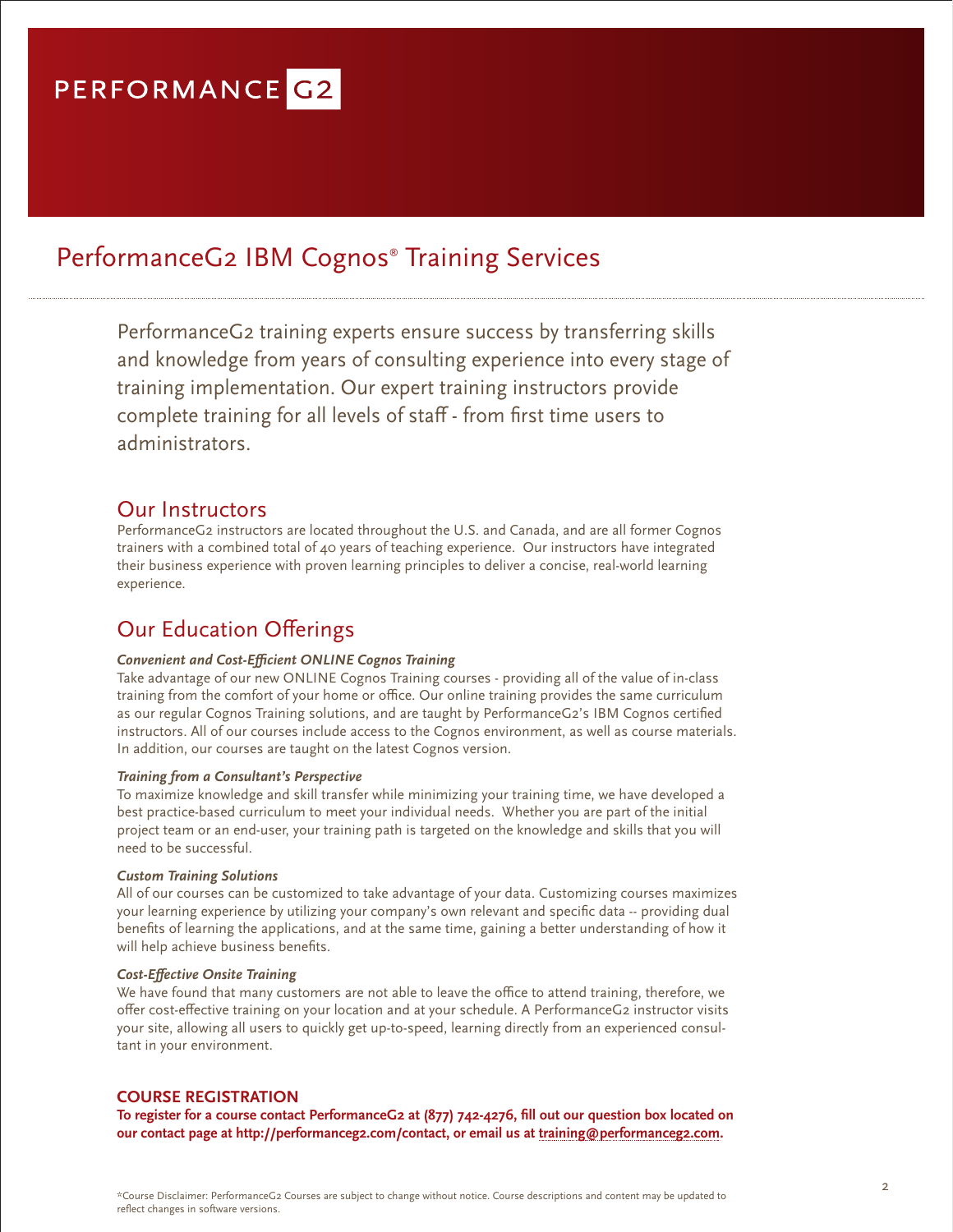## Developer Courses

### Cognos TM1 for Developers

#### *Course Description*

The Cognos TM1 for Developers course is designed to teach application developers how to set up a complete TM1 application. During this course, you will learn how to create a TM1 server, create and modify dimensions, and create cubes and cube views. You will also learn advanced techniques using processes, feeders, functions, rules and chores.

#### *Intended Audience*

This course is intended for developers and modelers who will be tasked with creating and maintaining TM1 cubes for their organization.

- Describe OLAP Virtual cubes
- Discuss TM1 components Lookup cubes
- 
- Examine dimensions, elements and attributes Basic worksheets<br>- Create dimensions using Turbo Integrator process Slices and active forms
- Create dimensions using Turbo Integrator process
- Create dimensions manually and the control of the Advanced processes
- Create dimensions using a dimension worksheet Sandboxes
- Modify existing dimensions and the Security of Security
- Create subsets
- Create cubes
- Dimension order in a cube
- Sparsity algorithm
- Create cube views
- Define and create processes
- Understand variables in a process
- Use processes for cube maintenance
- TM1 functions
- Export data from a cube
- Understand rules and creating rules
- Rules to override consolidations
- Create feeders
- Use rules to move data
- Dimensional issues
- Handling slowly changing dimensions (Type 1 and 2)
- Balanced and unbalanced hierarchies
- Handling unbalanced hierarchies
- Dynamic subsets
- Drilling-through to cubes and other data sources
- Time dimensions
- Use rules to create advanced time dimensions
- 
- 
- Create a TM1 server  $\overline{\phantom{a}}$ 
	-
	-
	-
	-
	-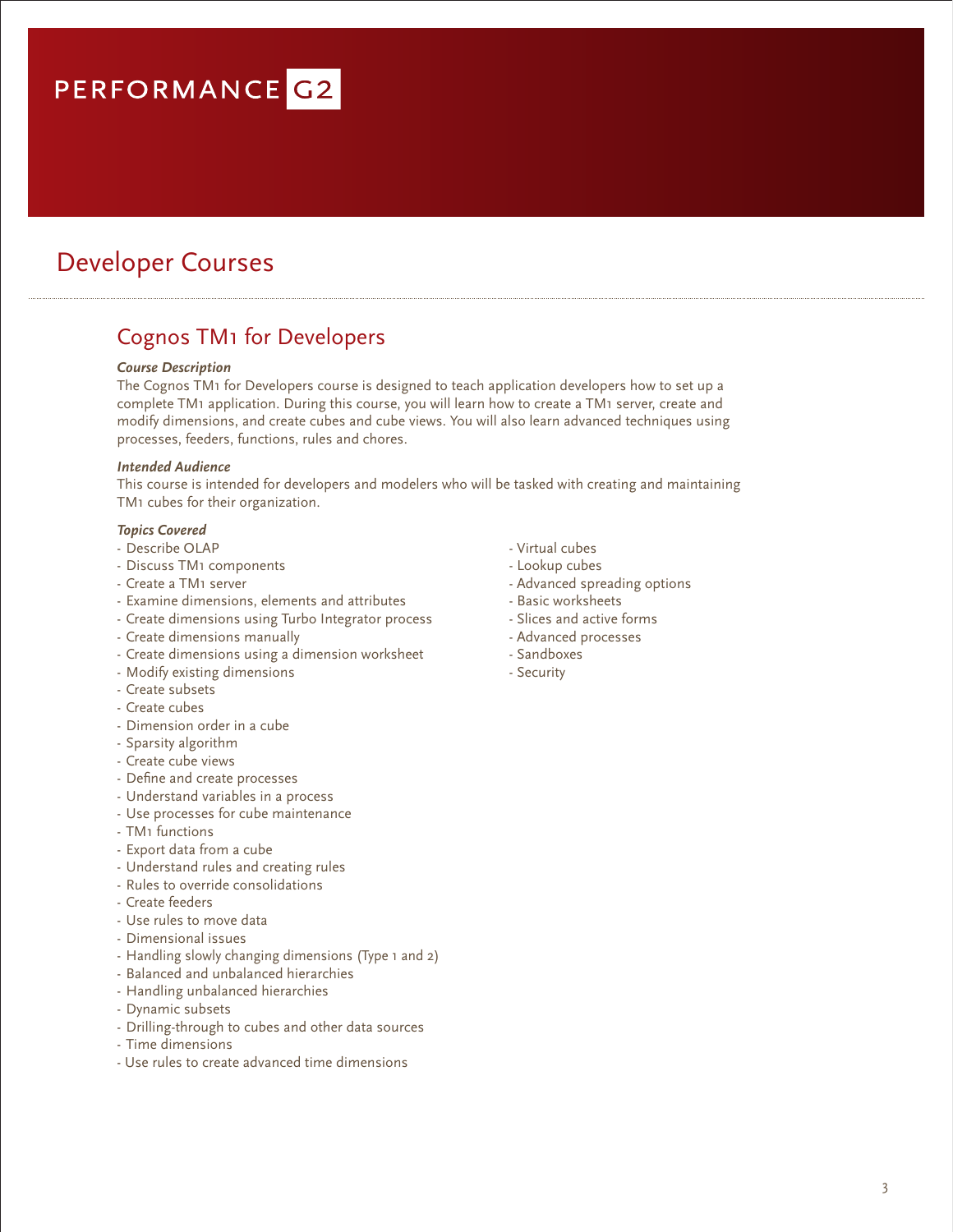## Developer Courses

### Metadata Modeling with Framework Manager

#### *Course Description*

The Metadata Modeling with Framework Manager course provides participants with knowledge on how to model metadata with Framework Manager using Cognos modeling recommendations as a modeling strategy. Initially, participants will review generic modeling structures and techniques as a foundation for the rest of the course. They will then be introduced to basic modeling concepts and naming conventions in the Framework Manager environment, followed by more complex concepts and techniques to resolve reporting traps. Throughout the course, participants will model both operational and star schema metadata for predictable results, as well as create a dimensional model to be used for OLAP style querying.

#### *Intended Audience*

This course is intended for data modelers.

#### *Topics Covered*

- Identify common data structures and reporting traps
- Identify the purpose of Framework Manager and where it fits in the big picture
- Prepare metadata
- Model for predictable results
- Create business views
- Secure metadata to allow appropriate access by users
- Model a star schema data source
- Manage OLAP data sources
- Identify generated SQL for modified query subjects
- Identify generated SQL in complex queries
- Optimize and tune Framework Manager Models
- Use advanced parameterization techniques in Framework Manager
- Model Design Accelerator (Cognos 10)

- Knowledge of SQL and data modeling
- Experience with relational management systems (RDBMS)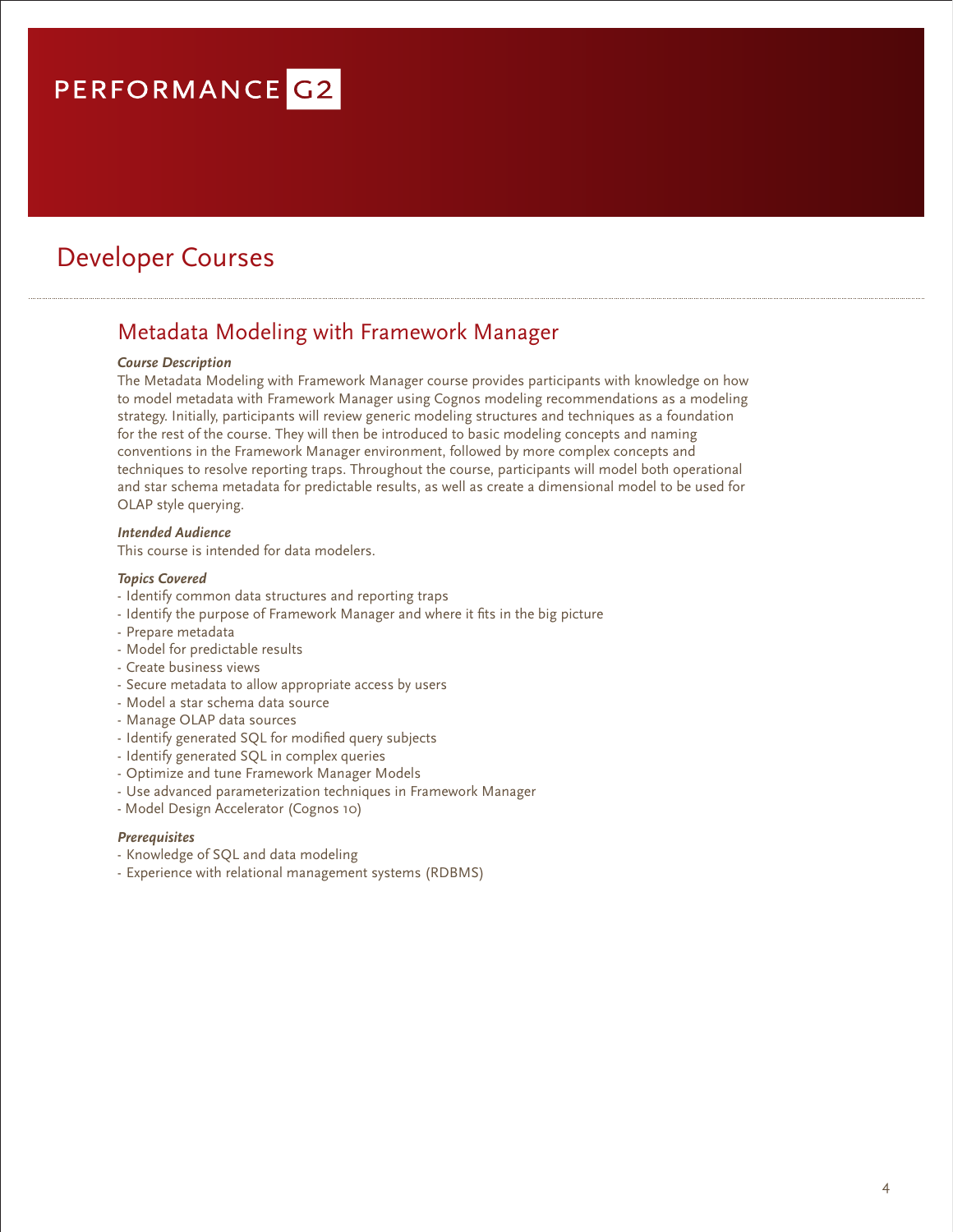## Developer Courses

### Cognos OLAP Modeling with Transformer

#### *Course Description*

The Cognos OLAP Modeling course provides participants with knowledge of OLAP modeling concepts using Transformer. You will learn how to design, build, and maintain PowerCubes for use in Cognos Business Intelligence, so that the end-users can easily analyze.

#### *Intended Audience*

This course is intended for data modelers.

#### *Topics Covered*

- What is Transformer
- Working with one or more data sources
- Create Transformer Models
- Create dimensions and measures
- Working with the time dimension
- Relative time categories and special categories
- Roll-up functionality
- Allocating measures
- Create cubes
- Cube groups and dimensional views
- Optimize and tune cube builds
- Cube security

- Knowledge of your business requirements
- Experience using a Windows operating system
- Experience using a Web browser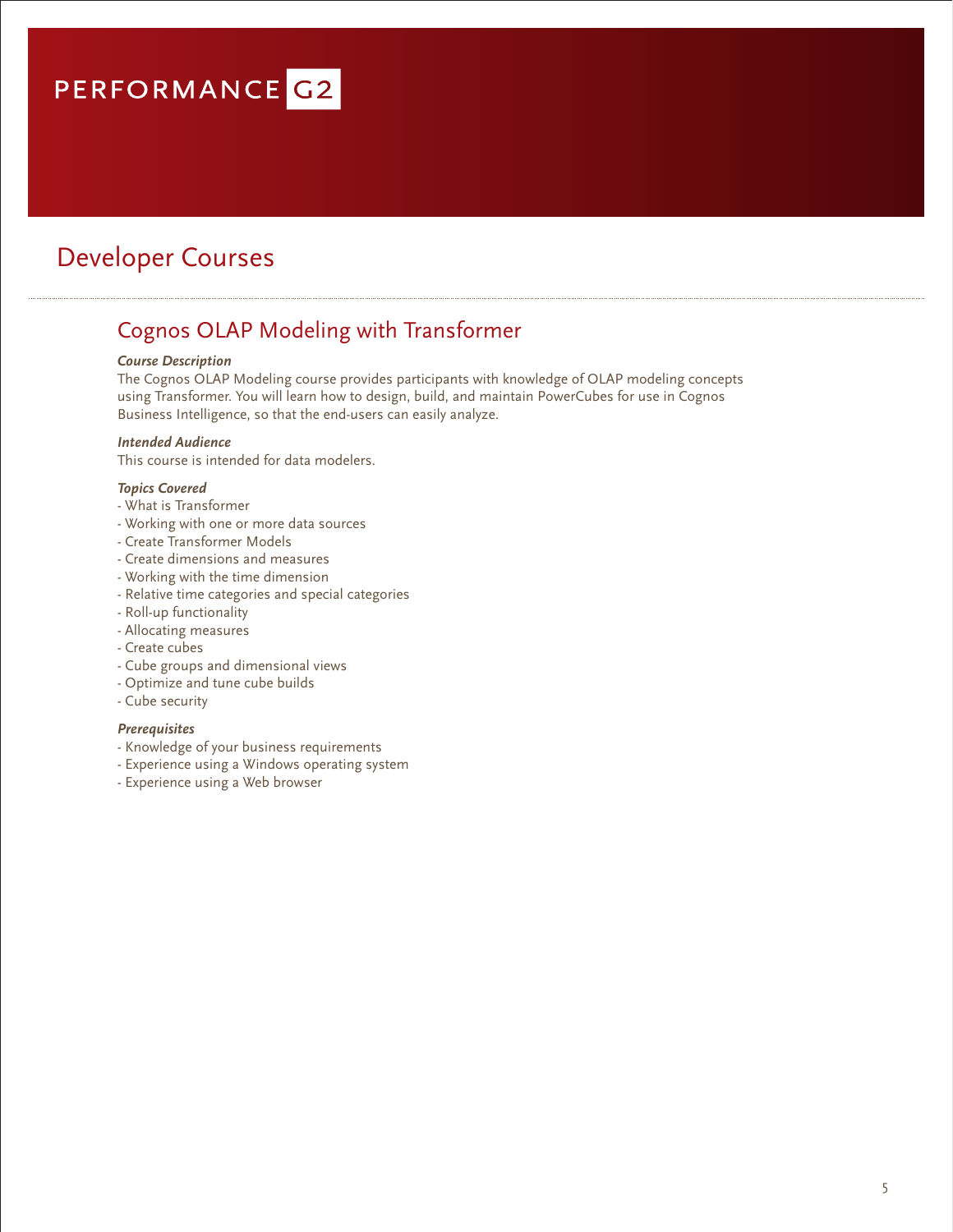## Power User Courses

### Cognos Report Studio

#### *Course Description*

The Cognos Report Studio course is an introduction course to Report Studio for professional authors. It starts with an introduction to Cognos Report Studio, basic and intermediate report building techniques, and ways of enhancing, customizing, and managing professional reports. Through hands-on demos, you will also learn advanced techniques for creating, modifying and distributing professional reports using Report Studio and Cognos Connection.

#### *Intended Audience*

This course is intended for professional report authors.

#### *Topics Covered*

- Professional Report Authoring using list reports, cross tabs and charts
- Express Report Authoring using cross tabs and dimensional data
- Aggregation
- Filtering
- Prompts and parameters
- Calculations
- Linking reports
- Customize reports with conditional formatting
- Create briefing books
- Create dashboards
- Report management
- Active Reports
- Bringing in external data
- Using query explorer

- Knowledge of your business requirements
- Experience using a Web browser
- Experience using a Windows operating system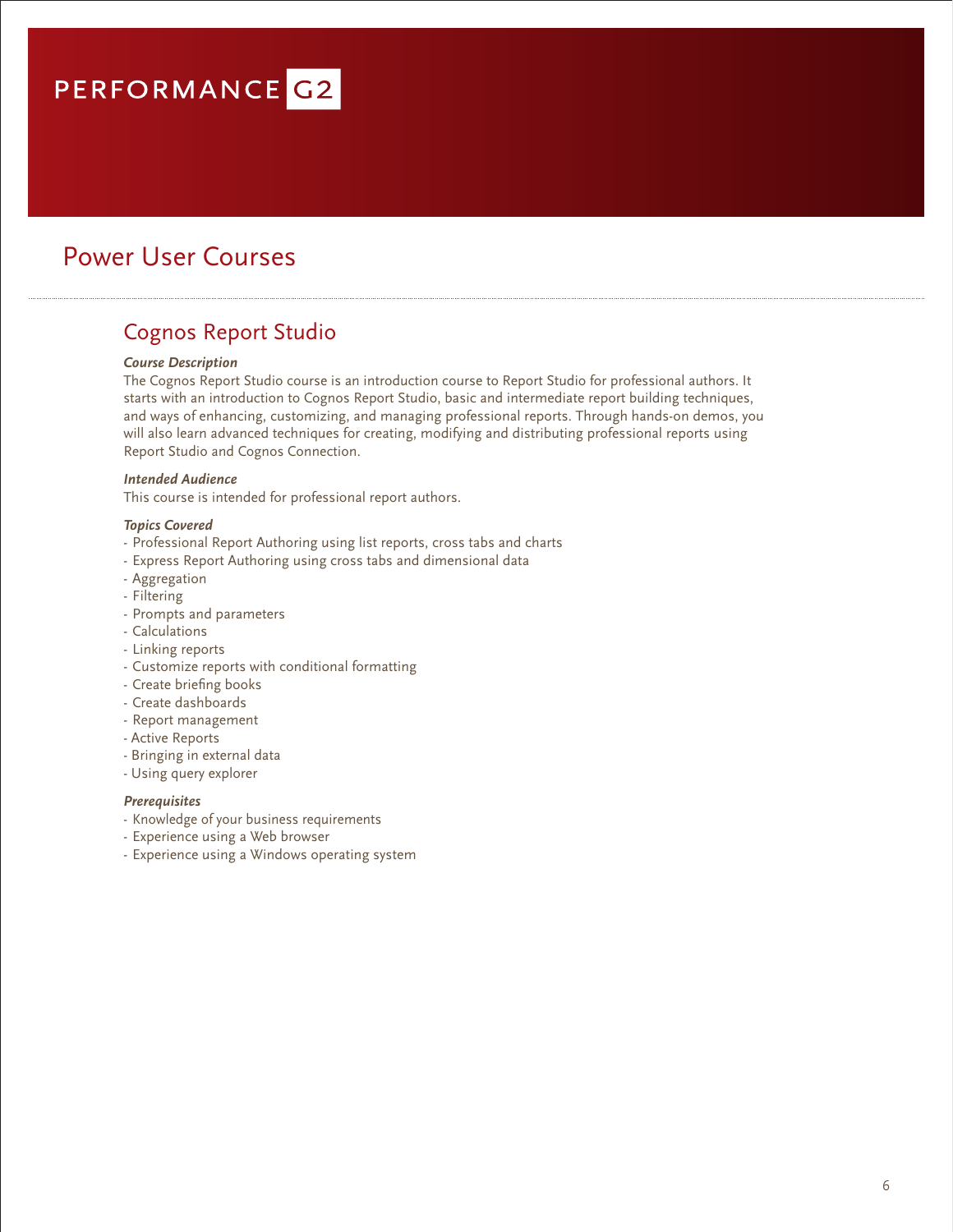## Power User Courses

### Cognos TM1 for Analysts

#### *Course Description*

The Cognos TM1 for Analysts course is designed to teach business and financial analysts how to analyze and report on their organization's data. During this course, you will learn about cubes and cube terminology, how to focus your analysis using cubes and subsets, and how to analyze and contribute TM1 data from within Excel. You will also master dynamic reports with active forms, publish Excel reports to the Web, create and edit views, create and edit Web charts, and learn how to create efficient drill throughs.

#### *Intended Audience*

This course is intended for business and financial analysts that need to analyze their organization's data.

- Describe TM1
- Understand components of TM1
- Explain TM1 end-user options
- Understand multi-dimensional data
- Explain cubes
- Browse data in a cube
- Create subsets to focus data in a cube
- Analysis using spreadsheets and active forms
- Analyze cube data with Excel using snapshot and slice methods
- Contribute data to a cube using data spread methods
- Filter data in a cube
- Create dynamic reports using active forms
- Format and print results
- Use TM1 to organize reports
- Publish Excel reports to the TM1 Web
- Access Web sheets
- Utilize TM1 Web to manage and analyze your data
- Create and edit views
- Understand and create data spread methods
- Create and edit Web charts
- Use drill capabilities within other data sources and cubes
- Sandboxes
- Security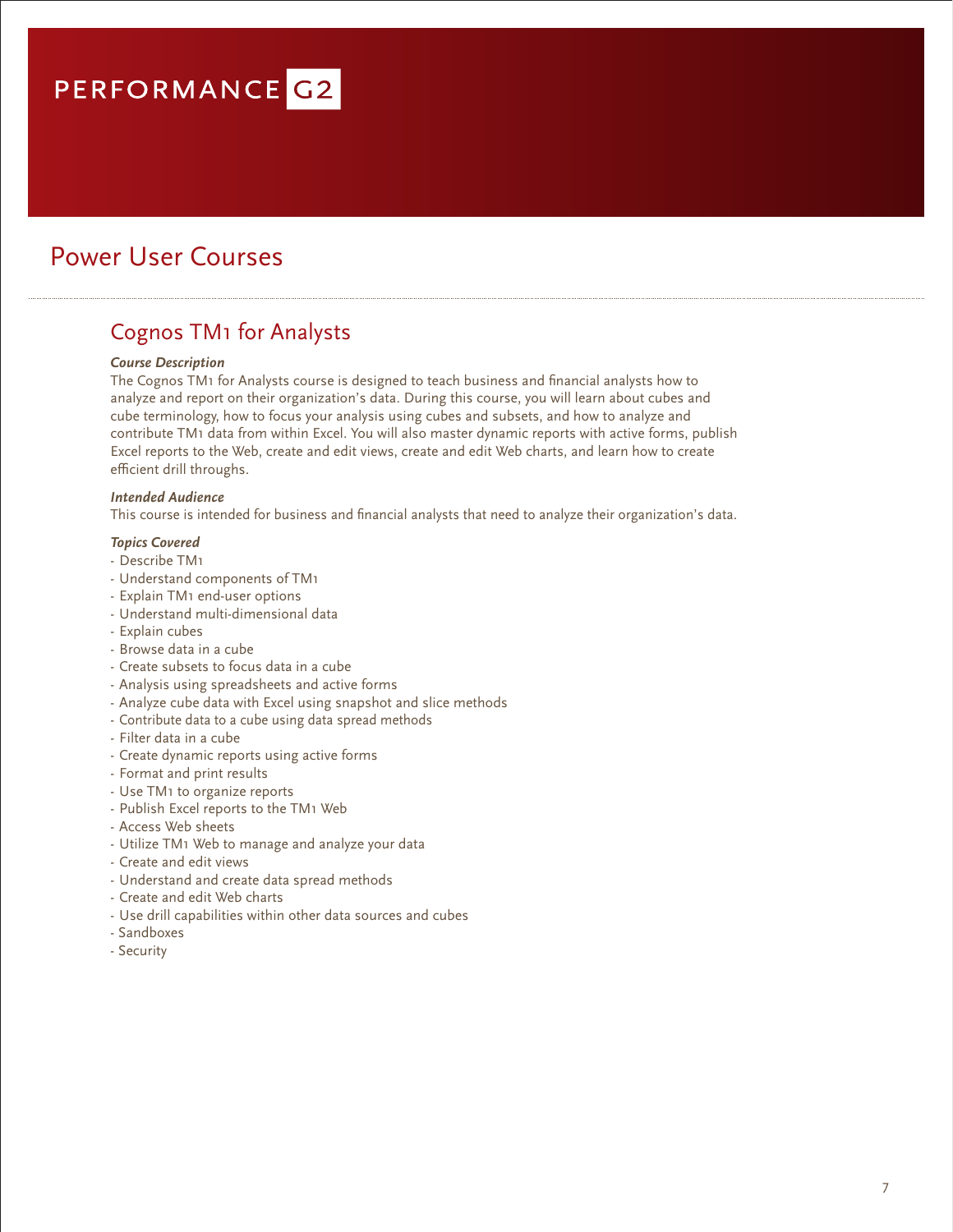## Power User Courses

### Creating Active Reports with Cognos Report Studio

#### *Course Description*

Creating Active Reports with IBM Cognos Report Studio is a course in which students use active report controls to build interactive reporting applications. Topics in the course converting to Active Reports, working with Active Reports controls and variables, using RAVE Visualizations in Active Reports, and creating simple or complex Active Reports. The course also includes discussions on best practices for building Active Reports for mobile devices and dashboards.

#### *Intended Audience*

This course is intended for professional report authors.

#### *Topics Covered*

- Discuss the value of active reports
- Examine active reports controls and variables
- Convert an existing report to an active report
- Review the various Report Studio Active Reports toolbox items
- Build reports using the toolbox items
- Distinguish between filter and select
- Examine decks and cards
- Explore properties to use in active reports
- Examine master-detail relationships and decks
- Discuss best practices and guidelines for building active reports
- Design active reports for mobile devices
- Build a mobile report using slider and iterative controls
- Using RAVE visualizations in Active Reports
- Review the process that should be followed when designing a Cognos Active Report dashboard
- Drill through on an active report
- Drill up and down on an active report
- Create cascading prompts in an active report

- Knowledge of your business requirements
- Experience using a Windows operating system
- Experience using a Web browser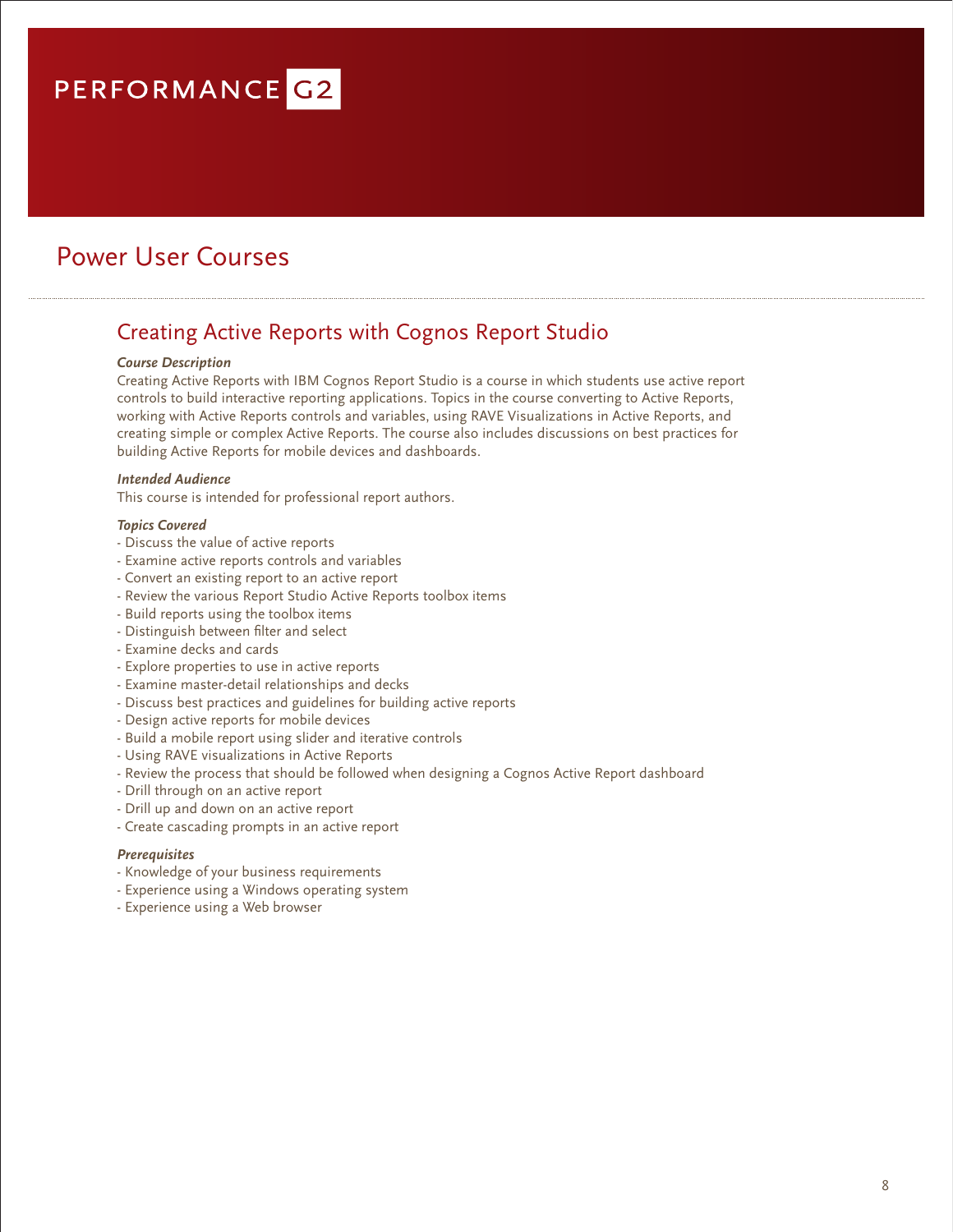

## Power User Courses

## Dimensional Reporting with Cognos Report Studio

#### *Course Description*

The Dimensional Reporting with Report Studio course is designed for professional report writers who need to build reports in Report Studio using dimensional data sources (OLAP cubes, DMR/OOR sources, Dynamic Cubes). The course introduces dimensional reporting concepts and continues to build on that knowledge creating complex and efficient dimensional reports.

#### *Intended Audience*

This course is intended for professional report authors.

- Dimensional concepts
- Dimensional data items
- Dimensional techniques for creating reports
- Dimensional functions
- Measure calculations
- Complex calculations
- Member sets
- Advanced drilling behavior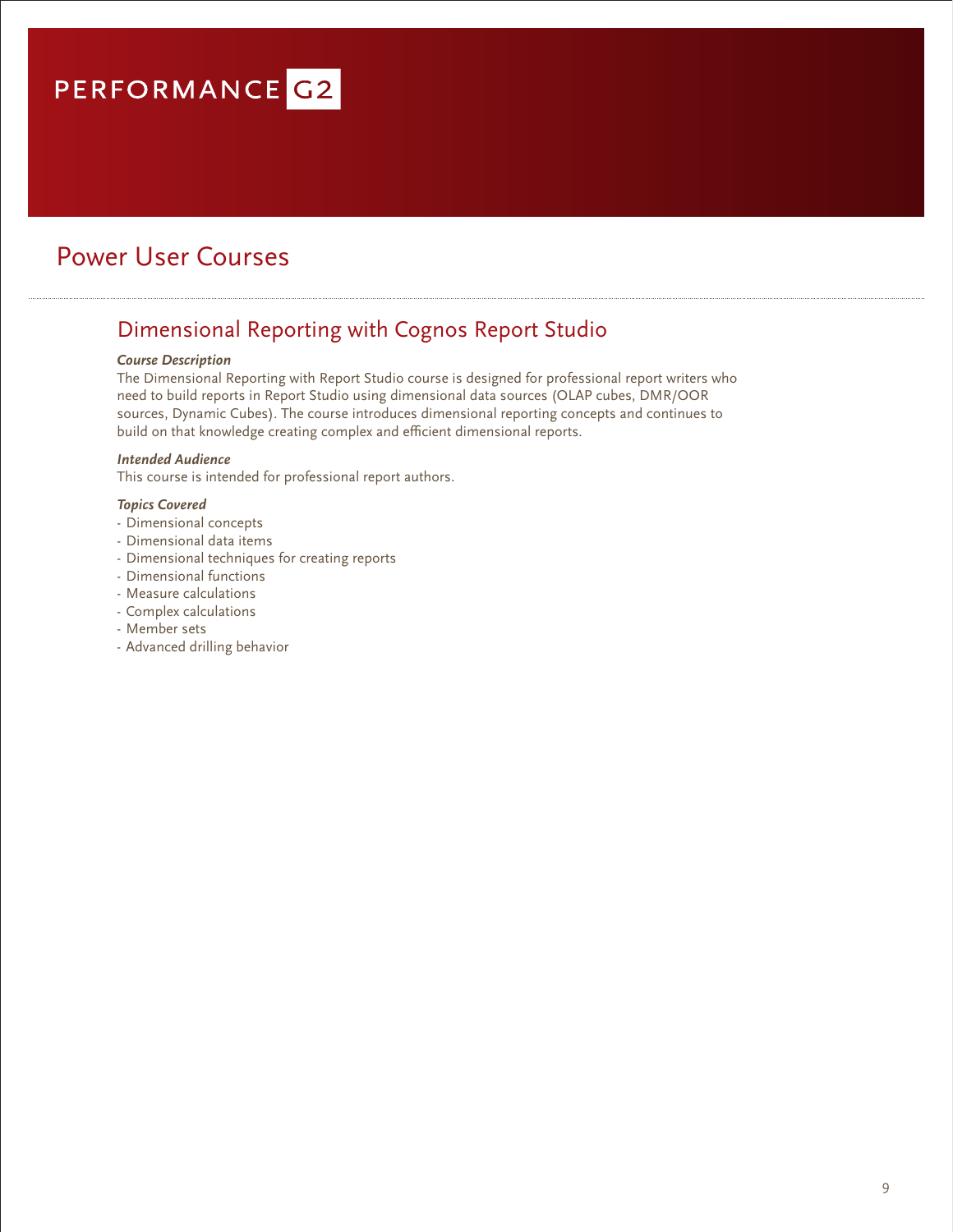## Consumer and Business Author Courses

### Cognos Workspace Advanced

#### *Course Description*

The Cognos Workspace Advanced course is designed to allow business users to create simple reports and analyze their data. In this course, you will learn how to create reports with relational and dimensional data sources using lists, cross tabs and charts. You will also learn how to add those reports to sophisticated interactive dashboards to facilitate decision-making.

#### *Intended Audience*

This course is intended for business and professional report authors.

#### *Topics Covered*

- Examine Workspace Advanced
- Launch Workspace Advanced through different methods
- Identify the user interface components of Workspace Advanced
- Create reports
- Use hierarchies to create effective reports
- Interact with a report of hierarchal data to drill up and drill down
- Identify sets
- Sort data output
- Summarize data
- Group related rows
- Suppress data
- Filter data
- Highlight report data
- Format reports
- Conditional styles
- Integrate external data
- Explore promoting reports to Report Studio
- Adding Workspace Advanced reports to the dashboard

- Knowledge of your business requirements
- Experience using a Windows operating system
- Experience using a Web browser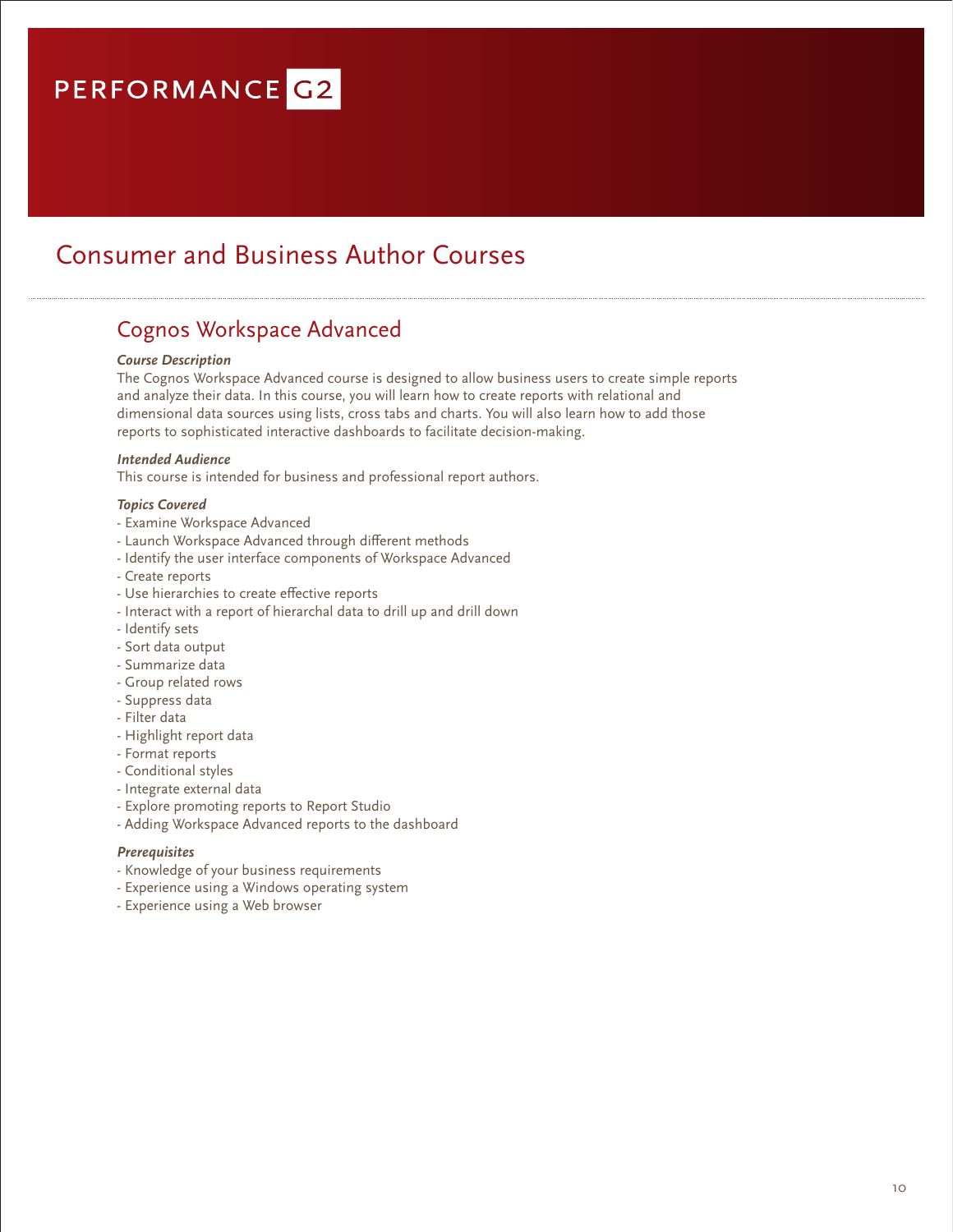## Consumer and Business Author Courses

### Cognos Workspace

#### *Course Description*

The Cognos Workspace course is designed to allow business users to create dashboards to analyze their data. In this course, you will learn how to add existing reports and report objects to sophisticated interactive dashboards to facilitate decision-making.

#### *Intended Audience*

This course is intended for consumers, business authors, and professional report authors.

#### *Topics Covered*

- Workspace navigation
- Explore the content pane
- Content tab
- Tool box tab
- Widgets
- Information bar
- Filtering data
- Slider and select values filters
- Global filters
- Sort data
- Group data
- Drill through for more data
- Drill down
- Use calculations
- Tabbed workspaces

- Knowledge of your business requirements
- Experience using a Windows operating system
- Experience using a Web browser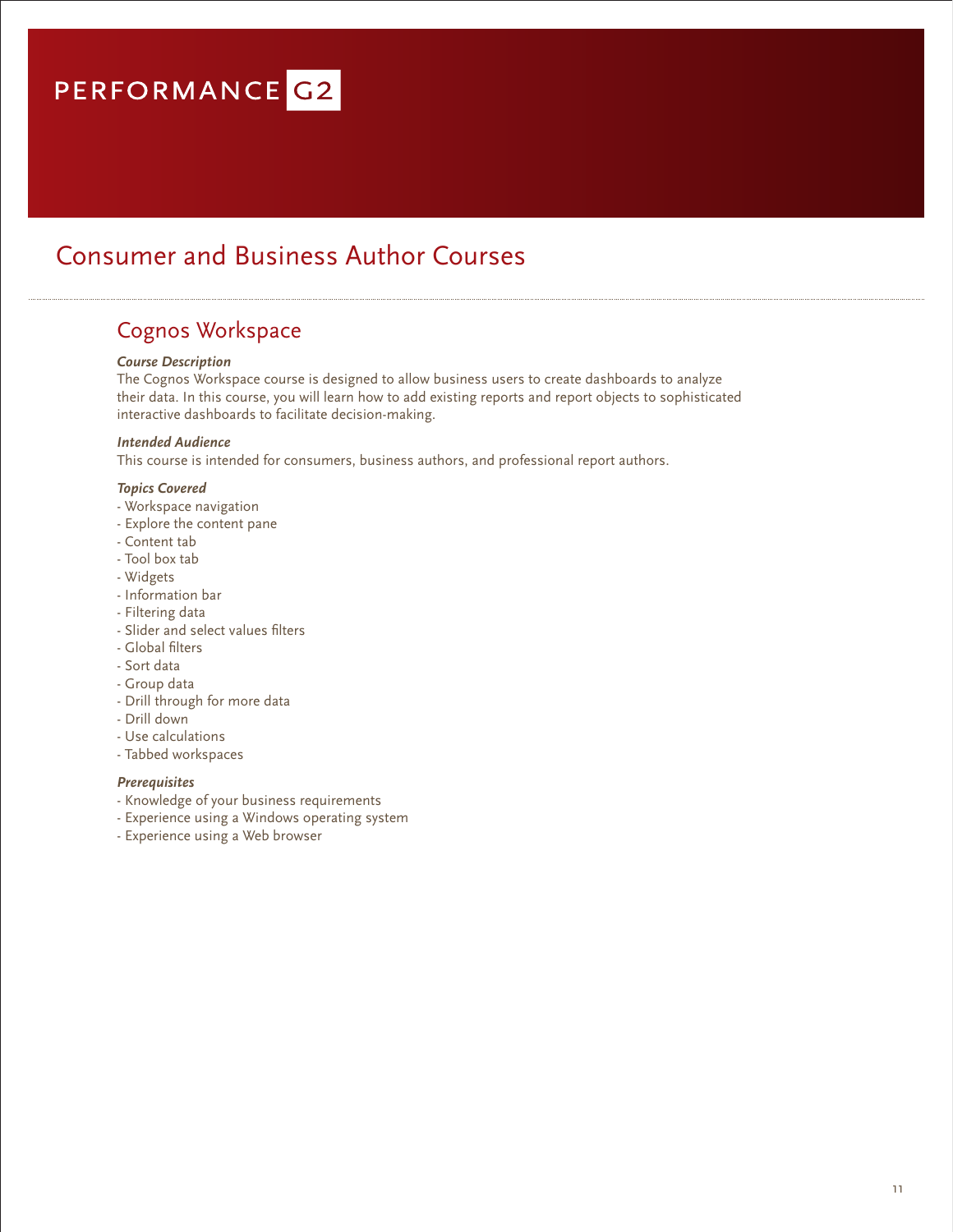## Consumer and Business Author Courses

### Cognos Query Studio

#### *Course Description*

The Cognos Query Studio course is designed for business authors who want to learn how to create, modify and organize ad hoc reports. The course covers how to use different report capabilities and the appropriate use of each, how to graphically display the data, and how to create reports with the same look and feel through the use of templates. The course also covers basic administrative tasks, such as scheduling reports and delivering reports in different formats (HTML, PDF, Excel, etc.).

#### *Intended Audience*

This course is intended for business and professional report authors.

#### *Topics Covered*

- Overview of Cognos Business Intelligence
- Introduction to Cognos Connection
- Introduction to Query Studio
- Create reports in Query studio
- Enhance reports in Query studio
- Manage reports in Cognos Connection

- Knowledge of your business requirements
- Experience using a Windows operating system
- Experience using a Web browser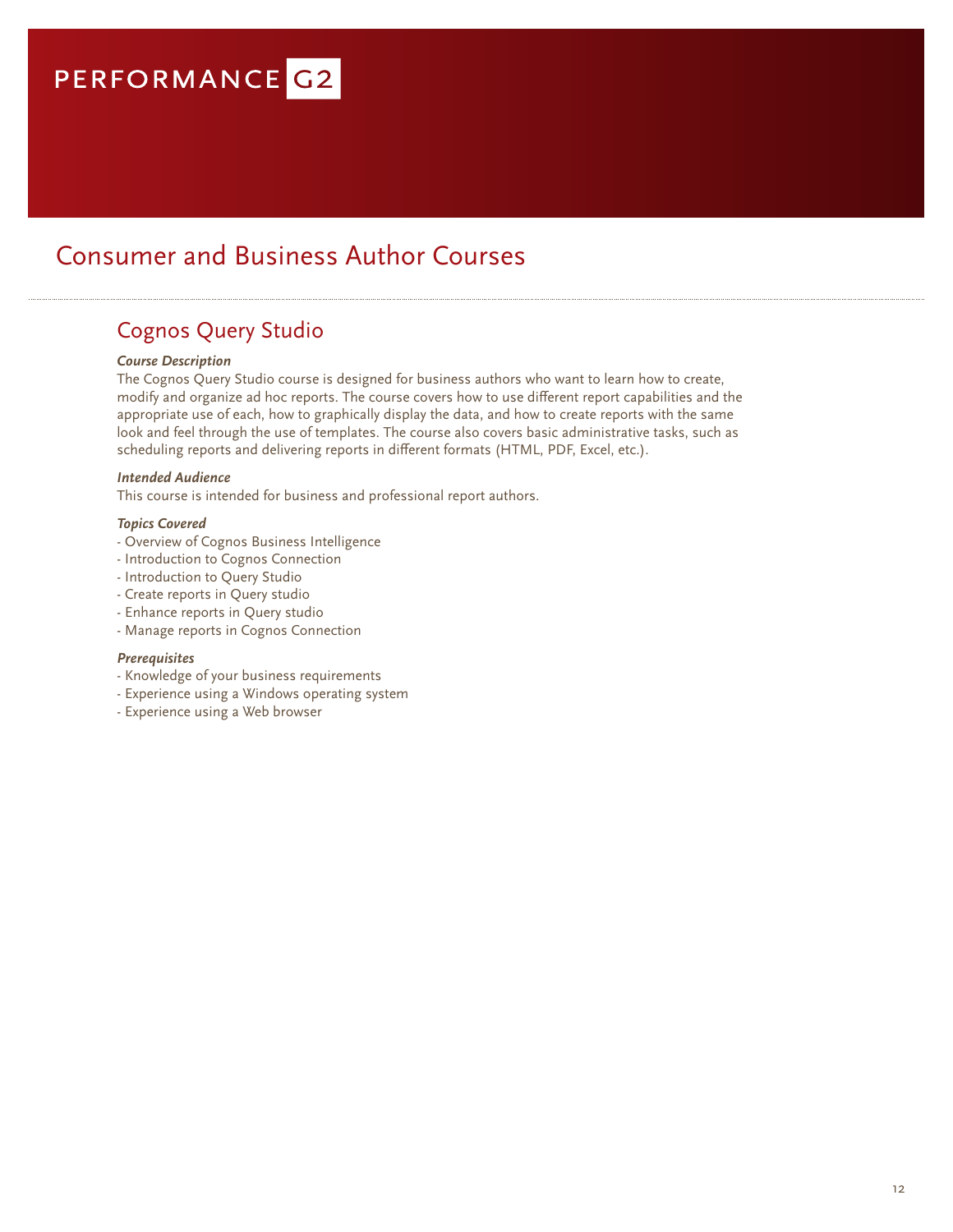## Consumer and Business Author Courses

### Cognos Analysis Studio

#### *Course Description*

The Cognos Analysis Studio course is designed for business authors who want to learn how to create, modify and organize OLAP dimensional reports. The course covers how to use different report capabilities and the appropriate use of each, how to graphically display the data, and how to create reports with the same look and feel. The course also covers basic administration tasks, such as scheduling reports and delivering reports in different formats (HTML, PDF, Excel, etc.).

#### *Intended Audience*

This course is intended for business and professional report authors.

#### *Topics Covered*

- Explore the Analysis Studio interface
- Summarize data to define exact values in a report
- Compare data using advanced cross tab layouts
- Analyze performance by focusing on the best and worst results
- Limit the data that displays in a report by creating user-defined filters
- Determine relative importance using rank calculations
- Understand and define a custom set

- Knowledge of your business requirements
- Experience using a Windows operating system
- Experience using a Web browser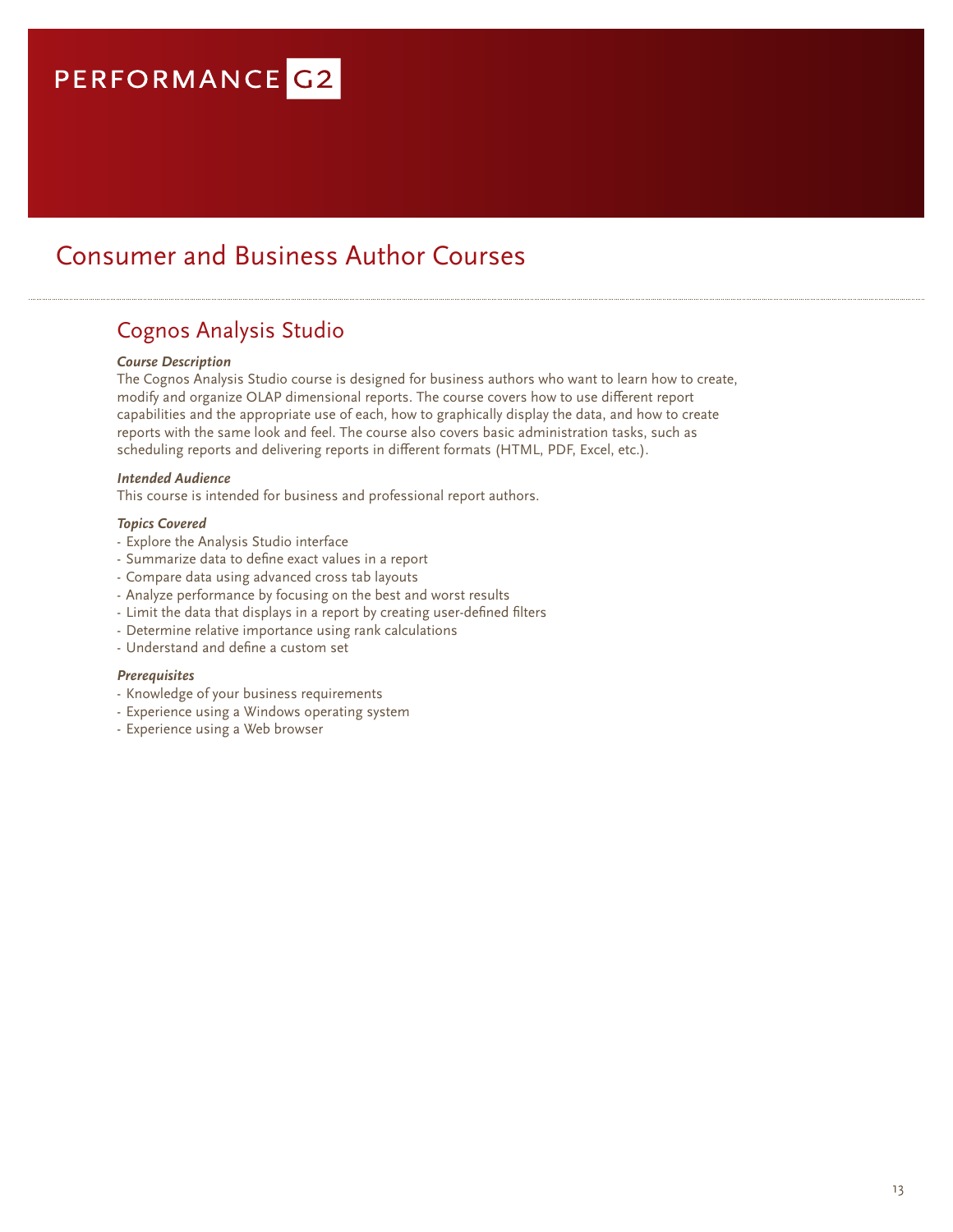## Upgrade and Migration Courses

### Cognos 10 - What's New

#### *Course Description*

This course is dedicated for organizations that are upgrading from Cognos 8 to Cognos 10. The Cognos 10 - What's New course will introduce you to the new features of Cognos 10. The course will highlight new abilities in Cognos 10, will explain the differences between Cognos 8 and Cognos 10, and will review the new self-servicing features of Cognos 10.

- Identify IBM Cognos Business Insight and its benefits
- Navigate Business Insight
- Create a dashboard from existing content in Business Insight
- Sort, filter, group/ungroup, calculate data
- Search content
- Access IBM Cognos Business Insight Advanced to modify a report
- Collaboration
- Start a dashboard activity in IBM Cognos Business Insight
- View dashboard activities in IBM Cognos Business Insight
- Navigate the user interface in Business Insight Advanced
- Perform authoring, including ad-hoc query, data analysis, exploration and importing external data in Business Insight Advanced
- Format data and layout in Business Insight Advanced
- Identify and work with new features in Report Studio, including: Active Reports, statistics and external data
- Examine enhancements in Event Management
- Look at collaboration on a multi-task scenario, including: notifications, approvals, escalations and status tracking
- Identify enhancements in: monitoring, scheduling and credential management
- Using Model Design Accelerator in Framework Manager
- Discuss Dynamic Query Mode (DQM)
- Examine improvements in data lineage
- Explain the upgrade process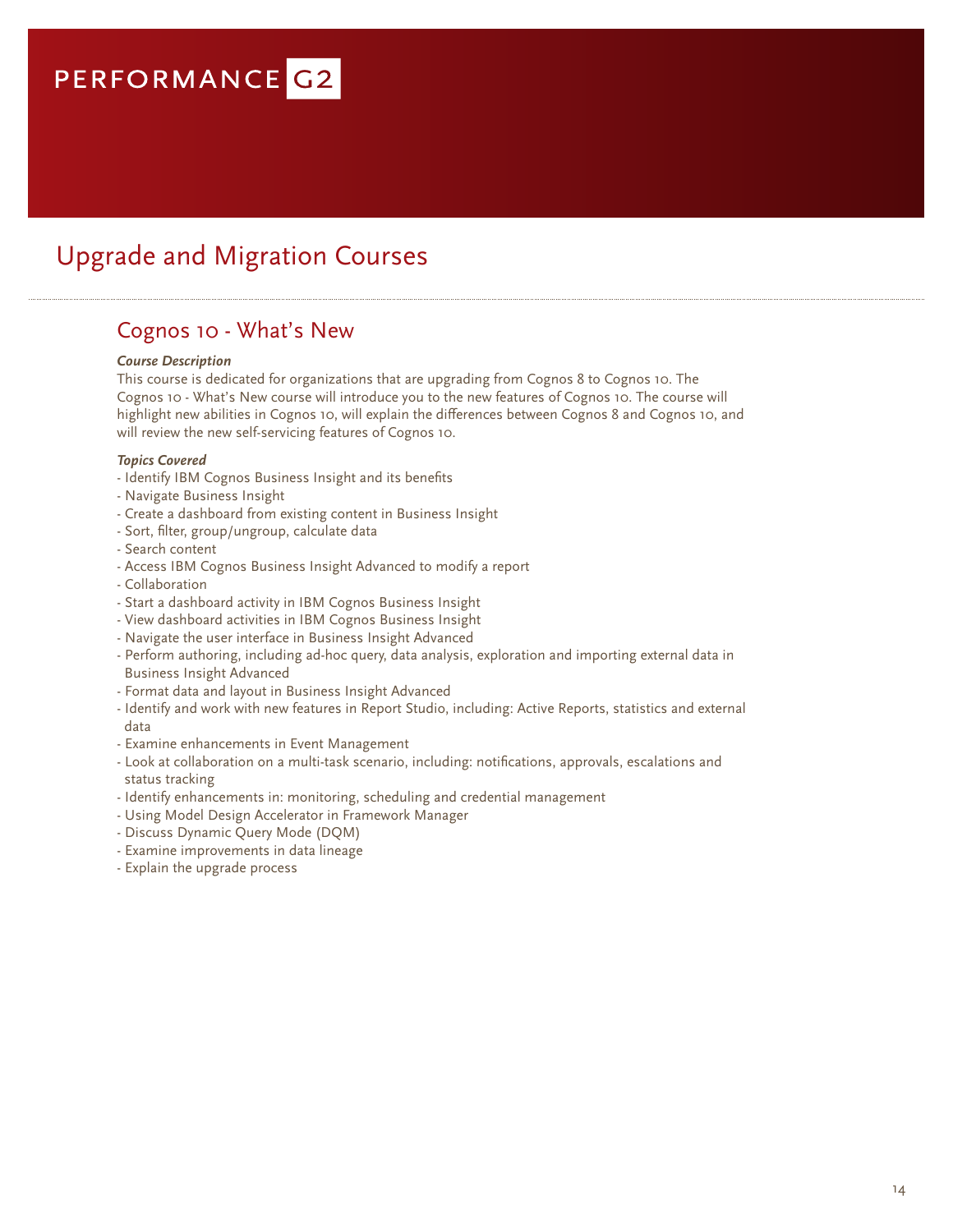## System Administration Courses

### Cognos System Administration

#### *Course Description*

The Cognos System Administration course is designed for individuals responsible for on-going administration of the BI System

#### *Intended Audience*

This course is intended for system administrators.

#### *Topics Covered*

- Detailed Cognos System architecture overview
- Hardware, software and network topologies
- Applications and services
- Data flows, memory, processing and communication bandwidth implications
- Security configuration
- Logging
- Common troubleshooting tips
- Recommended maintenance
- Server administration

#### *Prerequisites*

- Knowledge of your business requirements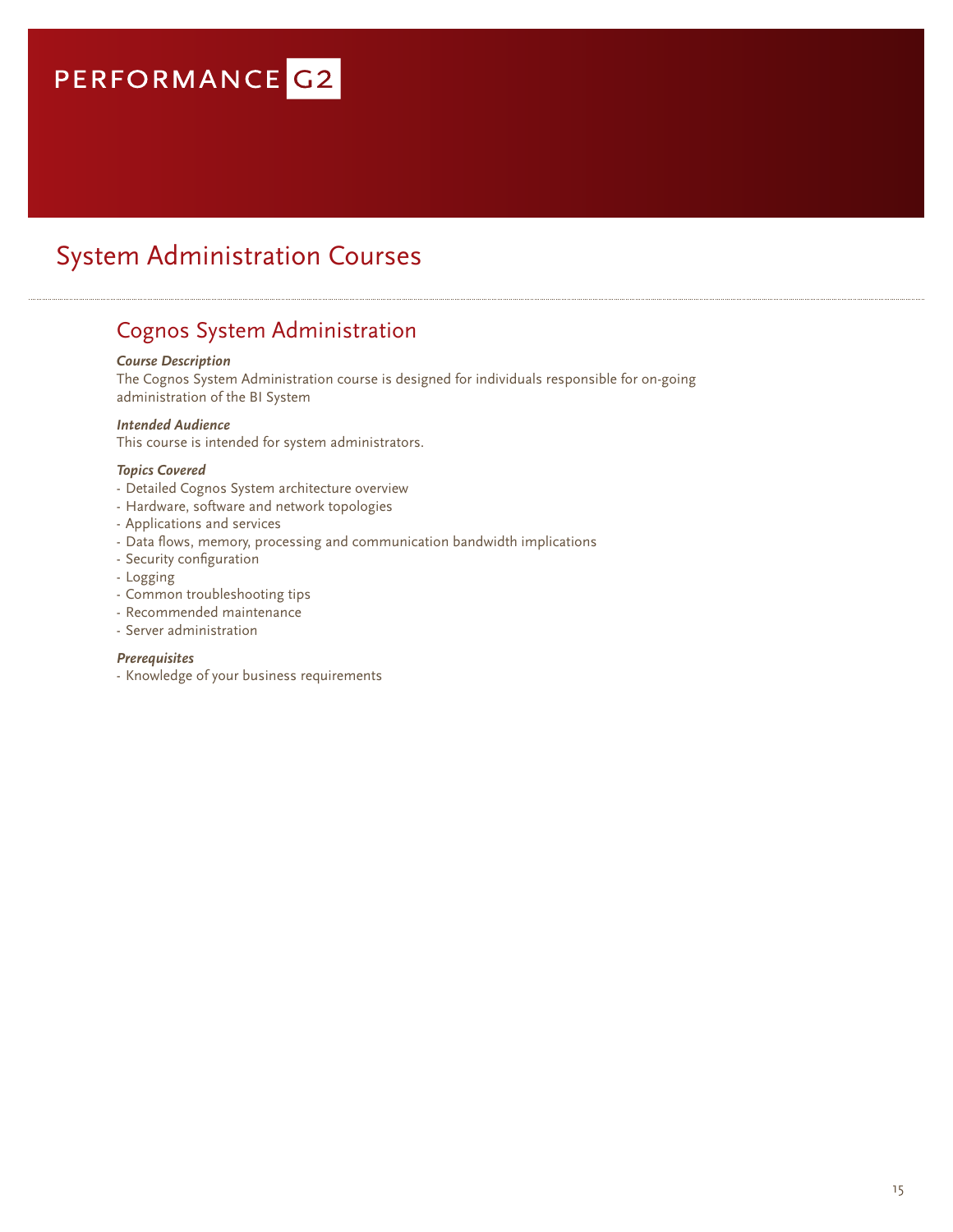## System Administration Courses

### Cognos TM1 Administration

#### *Course Description*

The Cognos TM1 Administration course is designed for Cognos Administrators. The Course will focus on installing and administering the TM1 environment.

#### *Intended Audience*

This course is intended for system administrators.

- TM1 Architecture
- The TM1 Administration Server
- The TM1 Server
- Installing and configuring TM1
- Monitoring TM1 for performance
- Managing the TM1 Server
- Replication
- Backing up and promoting servers
- Security